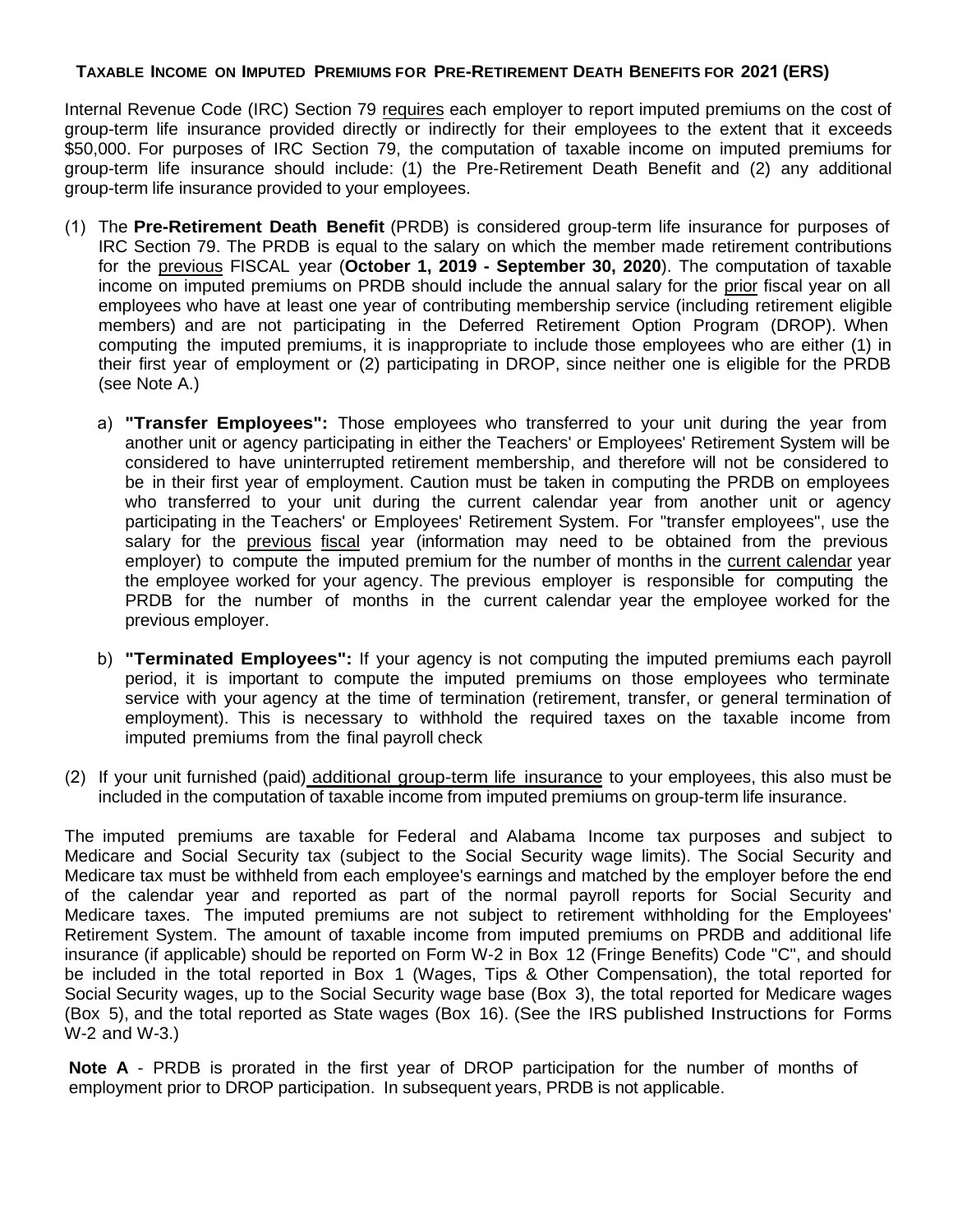Calculation of Taxable Income on Imputed Premiums for the Current Calendar Year:

**IMPORTANT:** The computation of taxable income from imputed premiums on group-term life insurance should include: (1) the Pre-Retirement Death Benefit, and (2) any additional group-term life insurance provided to your employees. The PRDB is the amount of the employee's annual salary for the **previous** fiscal year. In computing the imputed premiums for PRDB you should use the annual salary for the PREVIOUS FISCAL year, rounded to thousands, multiplied by the appropriate rate and number of months in the CURRENT CALENDAR year the employee worked for your agency (the only time you will use the fiscal salary is to compute the PRDB). You must add any other group-term life insurance furnished (paid) by the unit to the annual salary to determine if the employee will exceed the \$50,000 limit and thus have taxable income on imputed premiums. Your unit will not have to compute the taxable income on imputed premiums **if** your unit does not have any employee whose prior fiscal salary plus additional group-term life insurance (if applicable) exceeds \$50,000.

**Example 1:** The Pre-Retirement Death Benefit (PRDB) and any unit furnished group-term life insurance exceed \$50,000. Thus, the employee will have taxable income on imputed premiums for PRDB and unit furnished group- term life insurance.

**Example 2:** The Pre-Retirement Death Benefit (PRDB) and any unit furnished group-term life insurance do NOT exceed \$50,000. Thus, the employee will NOT have taxable income on imputed premiums for PRDB and unit furnished group-term life insurance.

**Example 3:** The Pre-Retirement Death Benefit (PRDB) and any unit furnished group-term life insurance exceed \$50,000, and the employee only worked for six months during the current calendar year. Thus, the employee will have taxable income on imputed premiums for PRDB and unit furnished group-term life insurance based on 6 months of the calendar year.

The taxable income for the Current Calendar Year is determined from your records as follows:

|                                                                                                                      | <b>Example 1</b> | <b>Example 2</b> | <b>Example 3</b> |
|----------------------------------------------------------------------------------------------------------------------|------------------|------------------|------------------|
| PRDB (Annual salary for previous Fiscal<br>Year: Oct 1, 2019 - Sept 30, 2020)                                        | \$35,400         | \$41,000         | \$55,000         |
| Additional life insurance furnished<br>(paid) by Unit, if applicable                                                 | 25,000           |                  | 20,000           |
| Total Value of Insurance provided to                                                                                 | \$60,400         | \$41,000         | \$75,000         |
| Insurance in excess of \$50,000                                                                                      | \$10,400         | 0                | \$25,000         |
| <b>Excess Coverage in Thousands</b>                                                                                  | 10(a)            | 0(a)             | 25(a)            |
| Monthly cost per \$1,000 of coverage<br>(assumed age 39 - see table below)                                           | \$<br>.09(b)     | \$<br>.09(b)     | \$<br>.09(b)     |
| Number of months employee covered<br>(worked for your agency)                                                        | 12(c)            | 12(c)            | 6(c)             |
| Taxable income reportable on W-2<br>and subject to Social Security &<br>Medicare taxes $((a) \times (b) \times (c))$ | <u>\$10.80</u>   | \$<br>-0-        | \$13.50          |